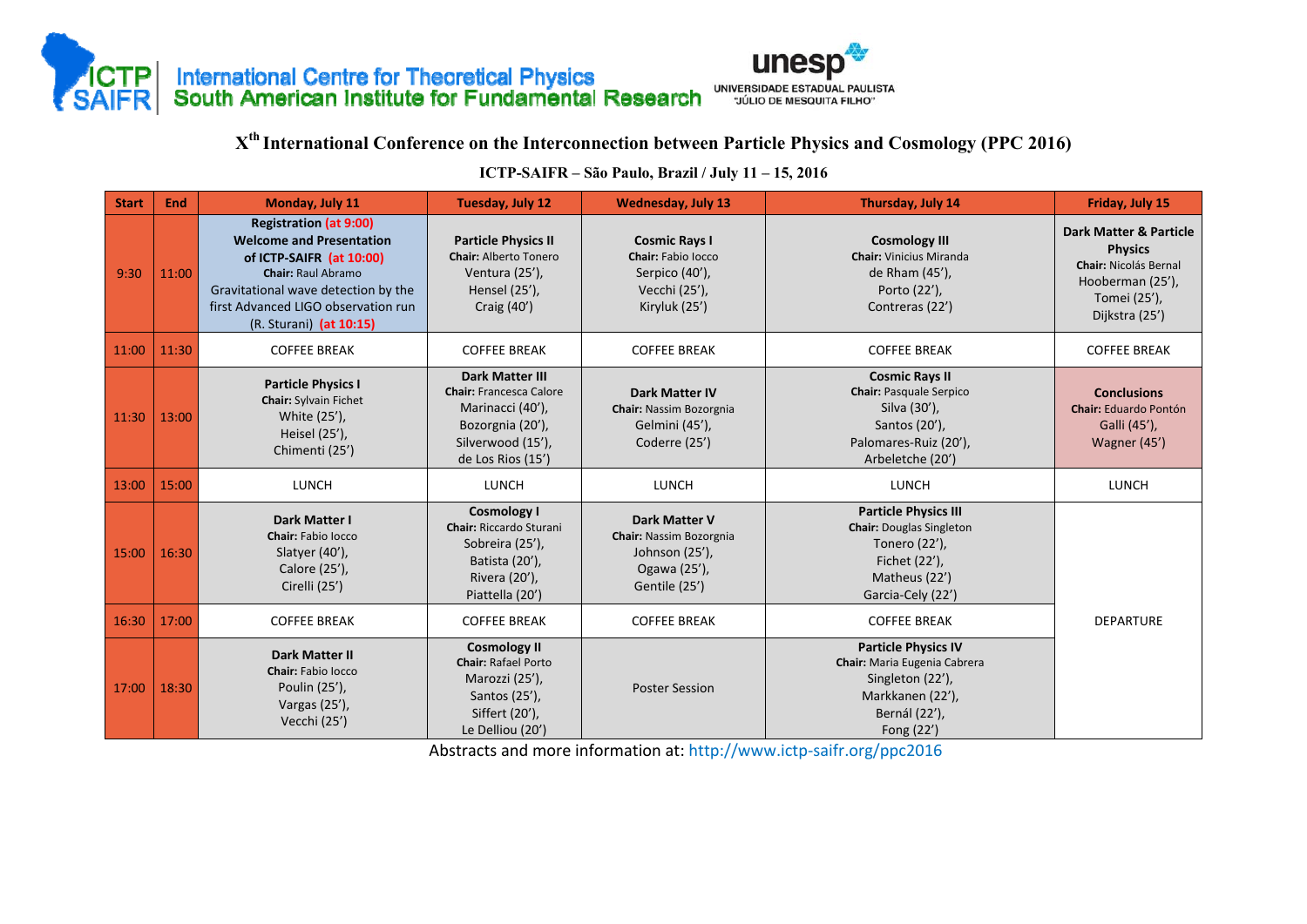



# **Monday, July 11**

**=========================================================** 

**=========================================================** 

**9:00 – 10:00: REGISTRATION**

**10:00 – 10:15:** Welcome and Presentation of ICTP-SAIFR

**10:15 – 11:00: Riccardo Sturani** (ICTP-SAIFR/IFT-UNESP): Gravitational wave detect by the first Advanced LIGO observation run

#### **11:30 – 13:00: Particle Physics I**

**Chair:** Sylvain Fichet **Brandon White** (LALN): The MAJORANA Experiment search for neutrino-less double beta decay.  $(20+5 \text{ min})$ **Mark Heisel** (MPI Kernphysik): First results from GERDA Phase II (20+5 min) **Pietro Chimenti** (UEL): Double Chooz multi-detector results (20+5 min)

### **15:00 – 16:30: Dark Matter I**

**Chair:** Fabio Iocco

**Tracy Slatyer** (MIT): Indirect detection of Dark Matter (35+5 min)

**Francesca Calore** (GRAPPA): Unveiling the origin of the Galactic centre GeV excess (20+5 min)

**Marco Cirelli** (LPTHE Jussieu Paris): Constraints on Dark Matter from radio and microwave surveys  $(20+5 \text{ min})$ 

### **17:00 – 18:30: Dark Matter II**

**Chair:** Fabio Iocco

**Vivian Poulin** (LAPTh): CMB constraints on decaying dark matter (20+5 min)

**German A. G. Vargas** (PUC-Chile): New measurements of anisotropies in the gamma-ray sky and their dark matter interpretation (20+5 min)

**Manuela Vecchi** (IFSC-USP): Cosmic ray positrons: constraints on propagation parameters and dark matter searches in view of AMS-02 data (20+5 min)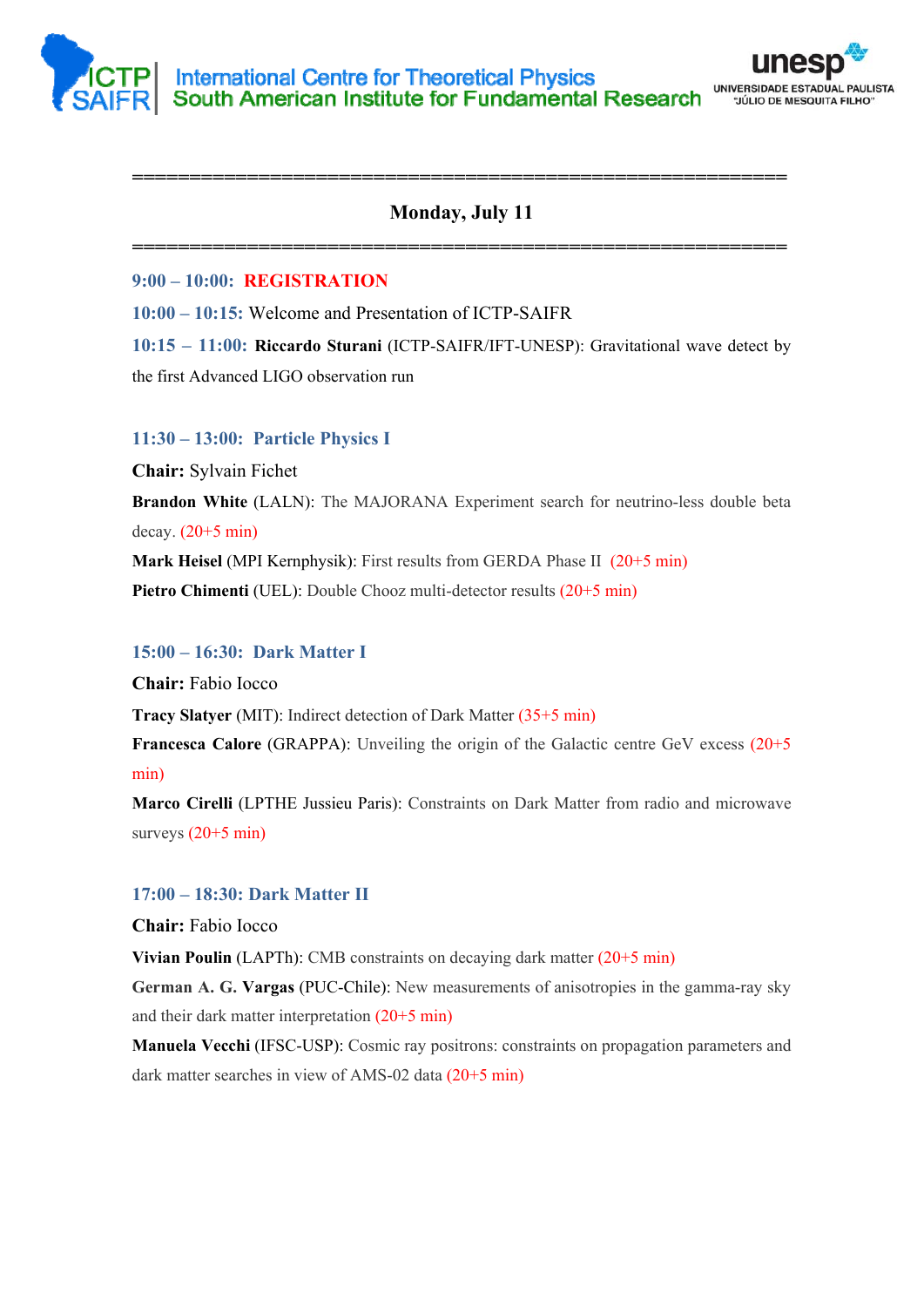



# **Tuesday, July 12**

**=========================================================** 

**=========================================================** 

### **9:30 – 11:00: Particle Physics II**

**Chair:** Alberto Tonero

**Andrea Ventura** (INFN): SUSY searches with the ATLAS detectors (20+5 min)

**Carsten Hensel** (CBPF): Searches for Supersymmetry with the CMS Detector (20+5 min)

**Nathaniel Craig** (UCSB): Physics Beyond the Standard Model After the First Year of LHC 13  $(35+5 \text{ min})$ 

## **11:30 – 13:00: Dark Matter III**

**Chair:** Francesca Calore

**Federico Marinacci** (MIT): LambdaCDM cosmology below cluster scales: current results and challenges of state-of-the-art numerical simulations (35+5 min)

**Nassim Bozorgnia** (GRAPPA): The dark matter distribution of simulated Milky Way-like galaxies (16+4 min)

**Hamish Silverwood** (GRAPPA): Determining the Local Dark Matter Density (13+2 min) **Martin de Los Rios** (IATE): The MeSsI (Merging Systems Identification) Algorithm (13+2 min)

### **15:00 – 16:30: Cosmology I**

**Chair:** Riccardo Sturani

**Flavia Sobreira** (IFT-UNESP): DES (20+5 min)

**Ronaldo C. Batista** (UFRN): Structure formation in a Λ viscous CDM universe (16+4 min) **Alexander Bonilla Rivera** (U. Distrital-Bogotá): Exploring the Dark Universe: Constraints on dynamical dark energy models from CMB, BAO and Growth Rate Measurements (16+4 min) **Olivier Piattella** (UFES): Dark matter velocity effects on the CMB (16+4 min)

### **17:00 – 18:30: Cosmology II**

**Chair:** Rafael Porto

**Giovanni Marozzi** (CBPF): Precision cosmology via the time of flight of ultra-relativistic particles (20+5min)

**Edivaldo M. Santos** (IF-USP): A Bayesian Estimate of the CMB-large Scale Structure Crosscorrelation (20+5 min)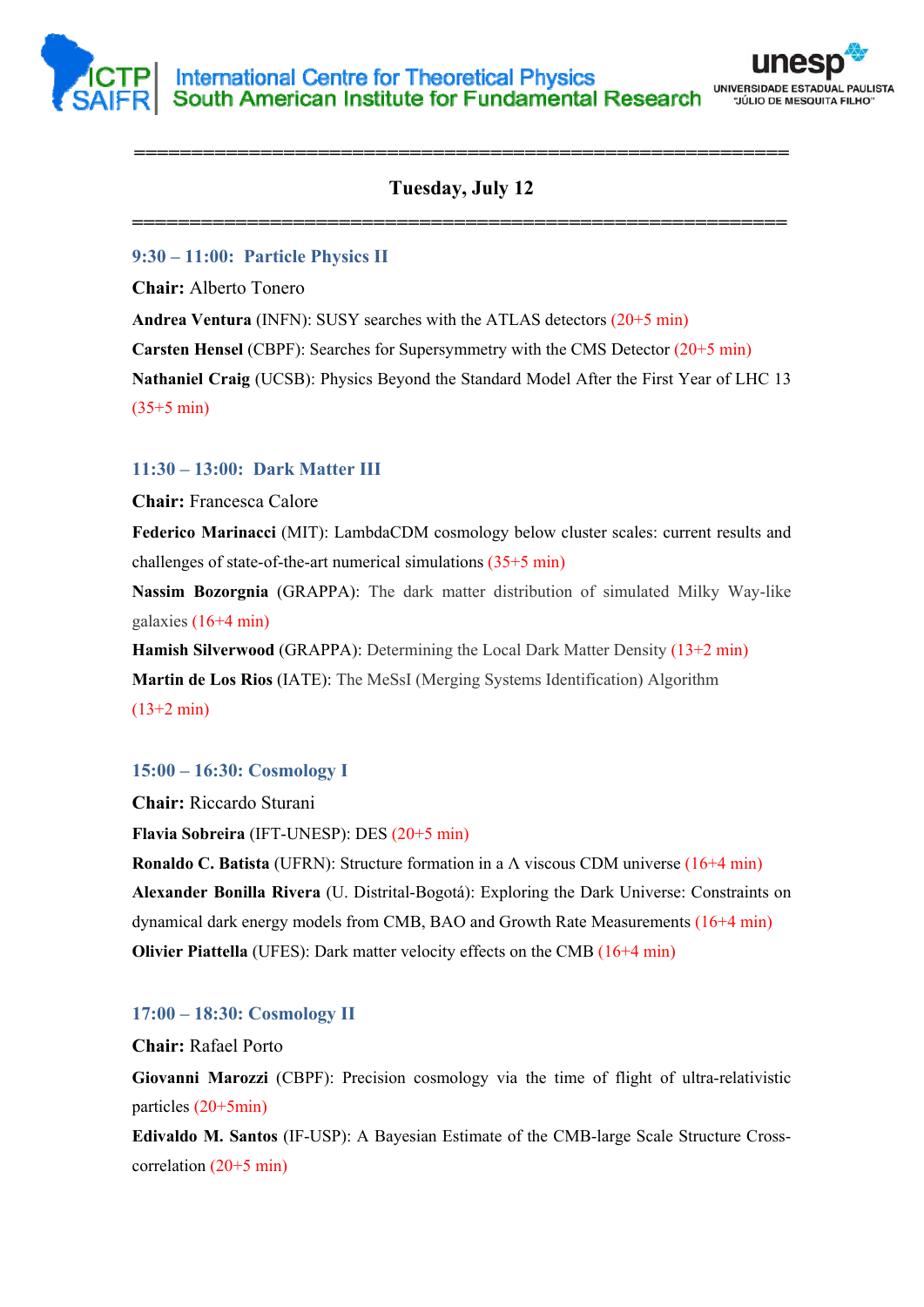# International Centre for Theoretical Physics<br>South American Institute for Fundamental Research UNIVERSIDADE ESTADUAL PAULISTA "JÚLIO DE MESQUITA FILHO"

**Beatriz B. Siffert** (UFRJ): Type Ia Supernovae with the J-PAS survey (16+4 min) **Morgan P. Le Delliou** (IFT-UNESP): Progresses on expansion/collapse separation: general fluids, local conditions, spherically symmetric (16+4 min)

# **Wednesday, July 13**

**=========================================================** 

**=========================================================** 

**9:30 – 11:00: Cosmic Rays I** 

**Chair:** Fabio Iocco

**Pasquale D. Serpico** (LAPTh): What can we learn from cosmic rays? (35+5 min)

**Manuela Vecchi** (IFSC-USP): Precise cosmic ray flux measurements with the AMS-02 experiment (20+5 min)

**Joanna Kiryluk** (Stony Brook U.): Neutrino Physics with IceCube - Latest Results (20+5 min)

# **11:30 – 13:00: Dark Matter IV**

**Chair:** Nassim Bozorgnia **Graciela Gelmini** (UCLA): Direct detection of Dark Matter (40+5 min) **Daniel Coderre** (U. Bern): The XENON1T WIMP Search (20+5 min)

# **15:00 – 16:30: Dark Matter V**

**Chair:** Nassim Bozorgnia **Tessa Johnson** (U. California, Davis): The DarkSide-50 Direct Dark Matter Search with Liquid Argon  $(20+5min)$ **Hiroshi Ogawa** (ICRR, Tokyo): XMASS experiment (20+5 min)

**Valerio Gentile** (INFN): NEWS: Nuclear Emulsions for WIMP Search (20+5 min)

# **Thursday, July 14**

**=========================================================** 

**=========================================================** 

# **9:30 – 11:00: Cosmology III**

**Chair:** Vinicius Miranda

**Claudia de Rham** (CWRU, Cleveland): How light is gravity? (40+5 min)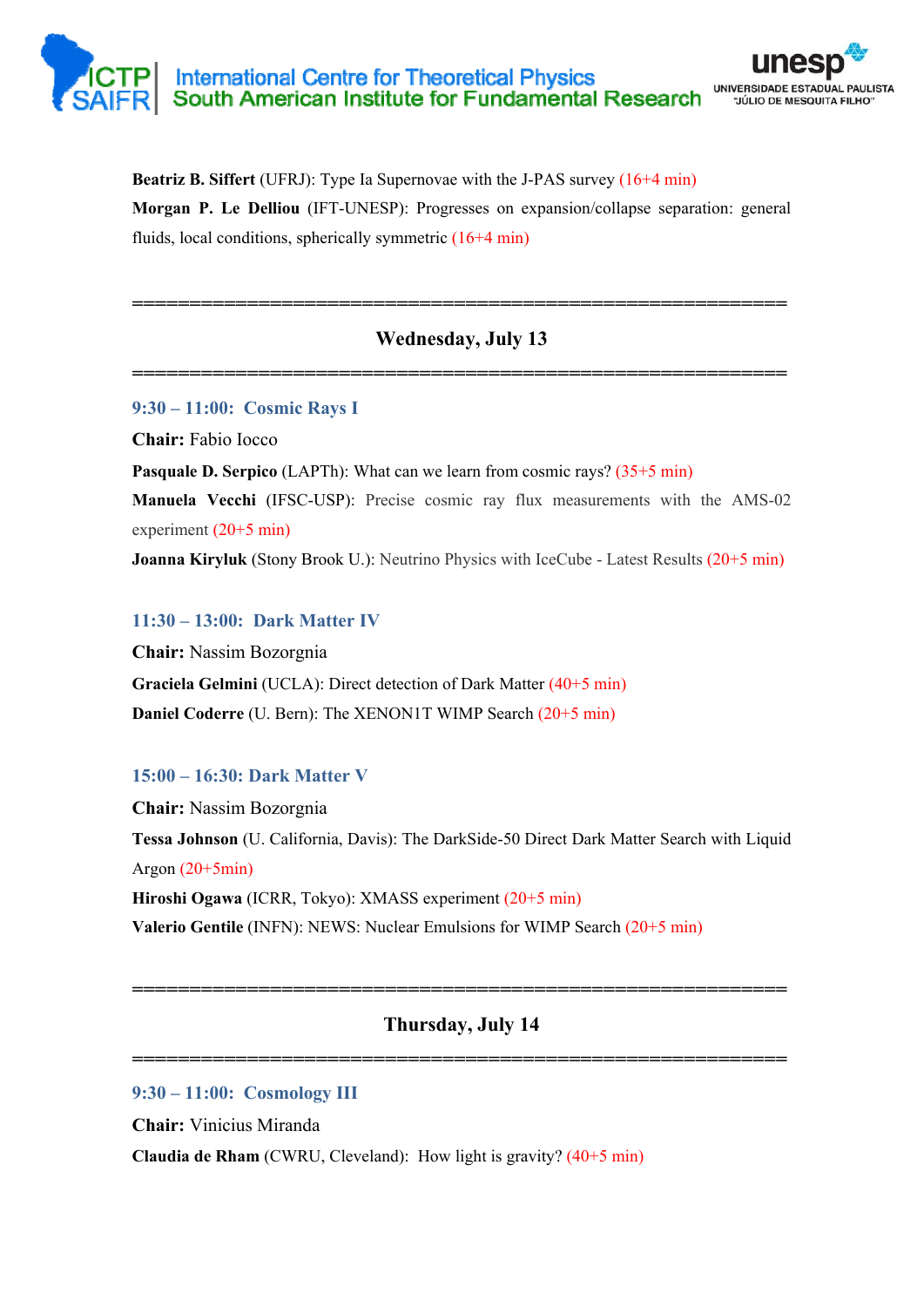**Rafael Porto** (ICTP-SAIFR/IFT-UNESP): The Tune of Love and the Nature(ness) of Spacetime (18+4 min)

**Dagoberto Contreras** (U. British Columbia): Parity-violation constraints from Planck polarization (18+4 min)

## **11:30 – 13:00: Cosmic Rays II**

**Chair:** Pasquale Serpico

**Eduardo C. e Silva** (CNPEM): Selected Particle Physics Highlights of the Fermi Large Area Telescope (25+5)

**Edivaldo M. Santos** (IF-USP: Measurements of muons in air showers using data from the Pierre Auger Observatory: mass composition and tests of hadronic interaction models(16+4)

**Sergio Palomares-Ruiz** (IFIC): High-energy neutrinos: an analysis of the 4-year IceCube data  $(16+4)$ 

**Luan B. Arbeletche** (UFPel): Influence of diffractive physics on ultra-high energy extensive air showers  $(16+4)$ 

### **15:00 – 16:30: Particle Physics III**

**Chair:** Douglas Singleton

**Alberto Tonero** (ICTP-SAIFR): New physics and signal-background interference in gg  $\geq$  HZ production at LHC (18+4 min)

**Sylvain Fichet** (ICTP-SAIFR): New scalar states in composite Higgs models (18+4 min)

**Ricardo D'Elia Matheus** (IFT-UNESP): N-Relaxion (18+4 min)

**Camilo A. Garcia-Cely** (U. Libre de Bruxelles): Polynomial spectral features from dark matter and connection to the diphoton resonance (18+4 min)

# **17:00 – 18:30: Particle Physics IV**

**Chair:** Maria Eugenia Cabrera

**Douglas Singleton** (California State U., Fresno): Hawking-like radiation model for inflation and baryogenesis (18+4 min)

**Tommi Markkanen** (King´s College London): Effects of spacetime curvature on electroweak vacuum stability and dark matter generation in the early Universe (18+4 min)

**Nicolás Bernal** (ICTP-SAIFR): Z2 SIMP Dark Matter (18+4 min)

**Chee Sheng Fong** (IF-USP): Sharing but not caring: dark matter and baryon asymmetry (18+4 min)